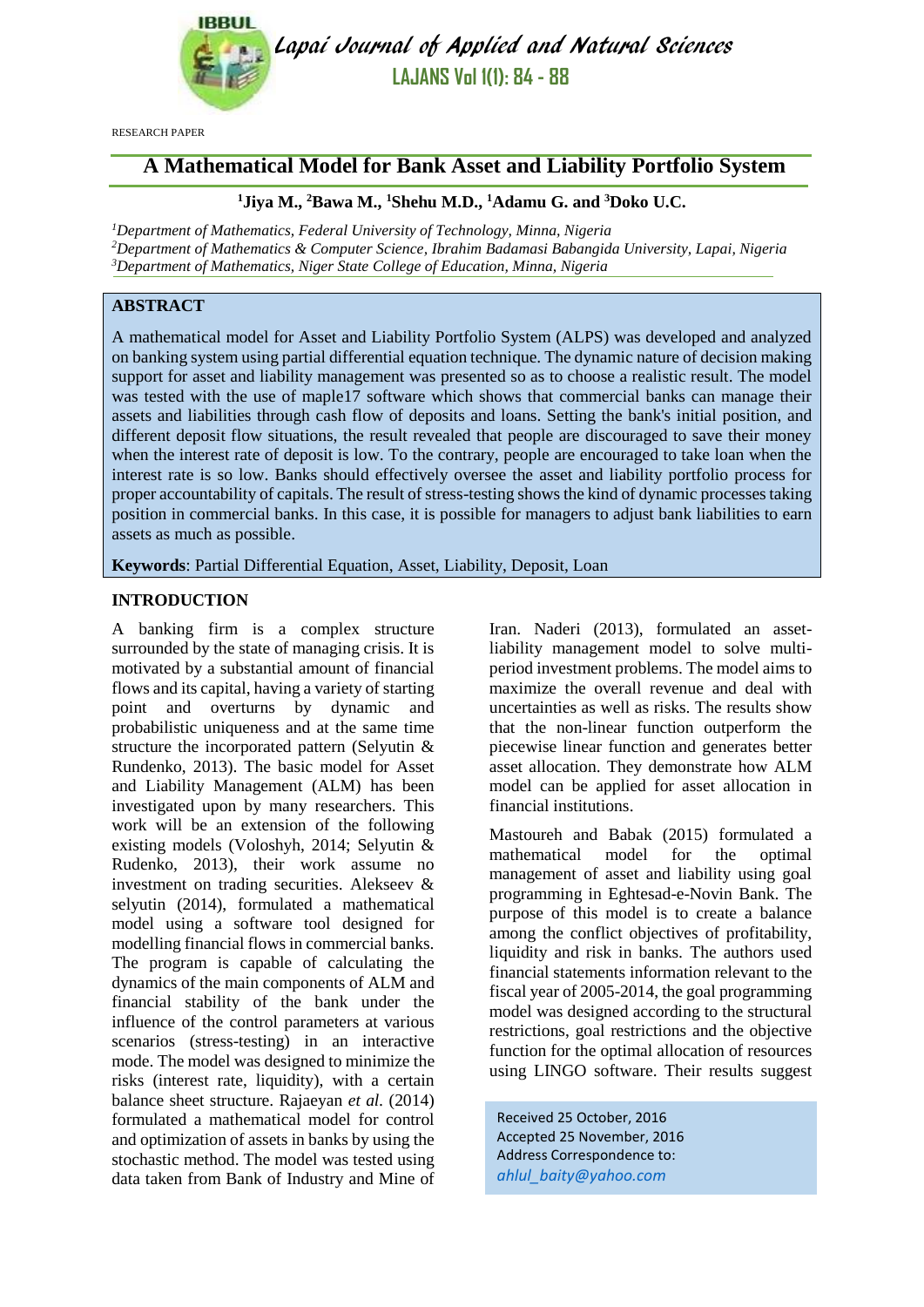that the design quantitative model for the optimal management of assets and liabilities in bank is possible, using the GP model as a decision making tool in ALM, while risk is under control, return can be increased. Using the Analytic Hierarchy Process (AHP), the ALM can be quantitatively measured. Naderi *et al.* (2013), design a mathematical model called goal programming in order to manage the optimal assets and liabilities. In the work, the result confirmed that it was likely to propose a model of optimum supervision of assets and liabilities to verify appropriate formation for items of balance sheet and increase it to overseeing of asset items. It is possible to extend it to other commercial banks. The model determines the appropriate balance sheet structure and the management of assets' elements in such a way that it reduced the liquidity risk, which is the model's advantage.

## **METHODOLOGY**

#### **The Model Formulation**

Consider

 $A = L + C$  and

$$
L^*=D+E
$$

where  $A =$  asset,  $L^* =$  liability,  $L =$  loans,  $C =$ reserves,  $D =$  deposits and,  $E =$  equity.

The following partial differential equation representations (Voloshyh, 2014; Selyutin & Rudenko, 2013) and the dynamics system of total loans issued and total amount of deposits can be described by partial differential equation of the first order of the form:

$$
\frac{\partial l}{\partial t} + \frac{\partial l}{\partial \tau} = u(t, \tau)
$$
\n
$$
\frac{\partial d}{\partial t} + \frac{\partial d}{\partial \tau} = v(t, \tau)
$$
\n(2.1)

With  $l = \text{Total amount of loans issued}, t =$ Current time  $0 \le t < \infty$ 

 $\tau$  = Current age on loans

 $u(t,\tau)$  = Temporary outflow with respect to current time and age of maturity

 $v(t, \tau)$  = Temporary inflow with respect to current time and age of maturity (2.3)

Let;  $u(\tau, l) =$  Value of amortization of loans

$$
u(\tau, l) = -R_l l \tag{2.4}
$$

where;  $R_t$ <sup>=</sup> Repayment of loans issued

Following the Macaulay duration for an asset as in Selyutin & Rudenko (2013),

$$
l(t,\tau) = u(t-\tau)e^{-R_t l} \tag{2.5}
$$

For stability initial and boundary condition at  $t < \tau \leq T$ , it is essential to set  $u(t)$ ,  $t \in [-T, 0)$ 

It follows that

$$
l(0,\tau) = \phi(\tau) = u(-\tau)e^{-R_{\tau}\tau}
$$
\n(2.6)

Substituting  $\tau$  for  $-t$ , gives

$$
u(t) = \phi(-t)e^{R_t t} \text{ under } T \le t < 0 \qquad (2.7)
$$

The total input of loans on the current age is given by,

$$
L(t) = \int_{0}^{T} l(t, \tau) d\tau
$$
\n(2.8)

Substituting  $(2.5)$  into  $(2.8)$  we have

$$
L(t) = \int_{0}^{T} u(t - \tau)e^{-R_t} d\tau
$$
\n(2.9)

Integrating gives the ordinary differential equation:

equation:  
\n
$$
\frac{dL}{dt} = u(t) - R_L L - l(t, T) = u(t) - R_L L - u(t - T)e^{-R_t T}
$$
\n(2.10)

Assets with various terms of repayment are in portfolio of assets or liabilities, it is likely to replace variable  $L(t)$  in equation (2.10) with vector  $(1)$ , where vector's components are financial tools with various terms of repayments, which give

$$
\frac{dL_r}{dt} = u_r(t) - R_r L_r - l_r(t, T_r) = u_r(t) - R_r L_r - u_r(t - T_r)e^{-R_r T_r}
$$
\n(2.11)

Suppose  $T_r = r$  where r is expressed in months.

Then the preceding equation can be offered as:

$$
\frac{dL_r}{dt} = u_r(t) - R_r L_r - l_r(t, r) = u_r(t) - R_r L_r - u_r(t - r)e^{-R_r t}
$$
\n(2.12)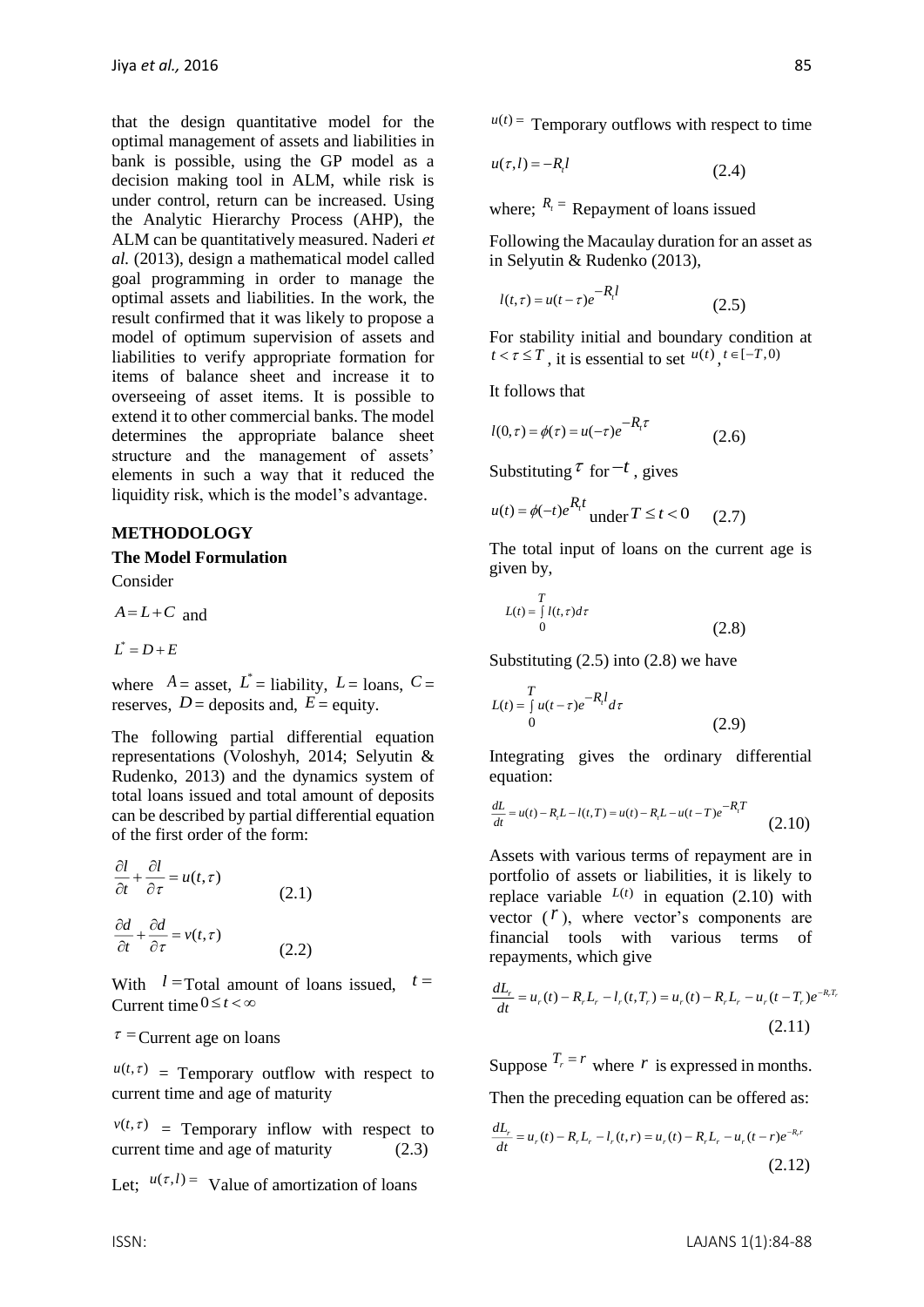where;

 $R_t$ <sup>=</sup> Repayment of loans,

 $u_r(t)$  = Cash outflows with respect to time.

According to Selyutin & Rudenko (2013), the dynamics of reserves  $C_r$  can be described by:

$$
\frac{dC_r}{dt} = \mu C_r + \sigma C_r + \lambda(t) \tag{2.13}
$$

where;

 $C_r$ <sup>=</sup> Cash reserves as tools in assets,  $\mu$  = Securities portfolio return,  $\sigma$  = Volatility of security portfolio,  $\lambda$  = Operation cost of bank activities.

Equally from equation (2.2), consider the dynamics of deposits given by partial differential equation of the first order:

$$
\frac{\partial d}{\partial t} + \frac{\partial d}{\partial \tau} = v(t, \tau)
$$
\n(2.14)

where;

 $d = Total$  amount of deposits,  $t =$ Current time deposits  $\tau$  = Current age deposits

Consider the initial and boundary condition  $v(0) = \varphi(0)$ , t is the current time  $0 \le t < \infty$ , t is the current age on deposits  $0 < \tau \leq T$ ,  $v(t) =$ Temporary inflow with respect to time,  $\omega$ = Inflow on cash deposits.

Then, the equation follows as:

$$
\frac{dD_r}{dt} = v_r(t) - \omega_r D_r - d_r(t, r) = v_r(t) - \omega_r D_r - v_r(t - r)e^{-\omega_r t}
$$
\n(2.15)

The equation of dynamics of equity can be obtained by differentiation and making corresponding substitution of equations (2.12) to (2.15) to get

$$
\frac{dE}{dt} = \rho_r L_r - \eta_r D_r + \frac{dC_r}{dt} + \gamma(t) - \lambda(t)
$$
\n(2.16)

For the dynamics of capital  $\frac{dC_r}{dt} = 0$  $\frac{dC_r}{dt}$  = hence,

$$
\frac{dE}{dt} = \rho_r L_r - \eta_r D_r + \gamma(t) - \lambda(t)
$$
\n(2.17)

where,  $P_r$  = interest on loans,  $\eta_r$  = interest on deposits,  $\gamma$  = investment on security portfolio return on trade

 $\lambda$  = operation cost on bank activities

From equation (2.17),

let;

$$
\alpha_r = \frac{L_r}{L}, \beta_r = \frac{D_r}{D}
$$

Substituting the value of  $L_r$  and  $D_r$  in equation (2.17), gives

$$
\frac{dE}{dt} = L\rho_r \alpha_r - D\eta_r \beta_r + \gamma(t) - \lambda(t)
$$
\n(2.18)

where;  $\alpha_r =$  Loan structure,  $\beta_r =$  Deposit structure and  $\gamma(t)$  = purchase (+) or sale (-)

This gives clear account of the dynamics of capital to changes of major parameters of assets and liabilities. The major goal of shareholders and bank executives is the raise in capital. Then the dynamics of bank asset and liability portfolio can be described by the following ordinary differential equations for numerical simulations.

$$
\frac{dL_r}{dt} = u_r(t) - R_r L_r - u_r(t - r)e^{-R_r t}
$$

$$
\frac{dC_r}{dt} = \mu C_r + \sigma C_r + \lambda(t)
$$

$$
\frac{dD_r}{dt} = v_r(t) - \omega_r D_r - v_r(t - r)e^{-\omega_r t}
$$

$$
\frac{dE}{dt} = L\rho_r \alpha_r - D\eta_r \beta_r + \gamma(t) - \lambda(t)
$$

#### **Numerical Simulations**

The stress-testing were carried out using the following variables and parameters for initial conditions, computations were run in maple17 software for analysis. We assume some variables and parameters due to restrictions on banking industry:  $L = 1000$ ,  $D = 1500$ ,  $u_r(t) =$ 0.20,  $v_r(t) = 0.10$ ,  $R_t = 0.25$ ,  $e = 2.7$ ,  $r = 0.5$ ,  $C = 300, \ E = 500, \ \alpha = 0.45, \ \beta = 0.20, \ \gamma(t) =$ 0.01,  $\lambda(t) = 0.5$ ,  $\omega = 0.81$ ,  $\rho_r = 0.5$ ,  $\eta_r = 0.02$ ,  $\sigma$  = 0.8,  $\mu$  = 75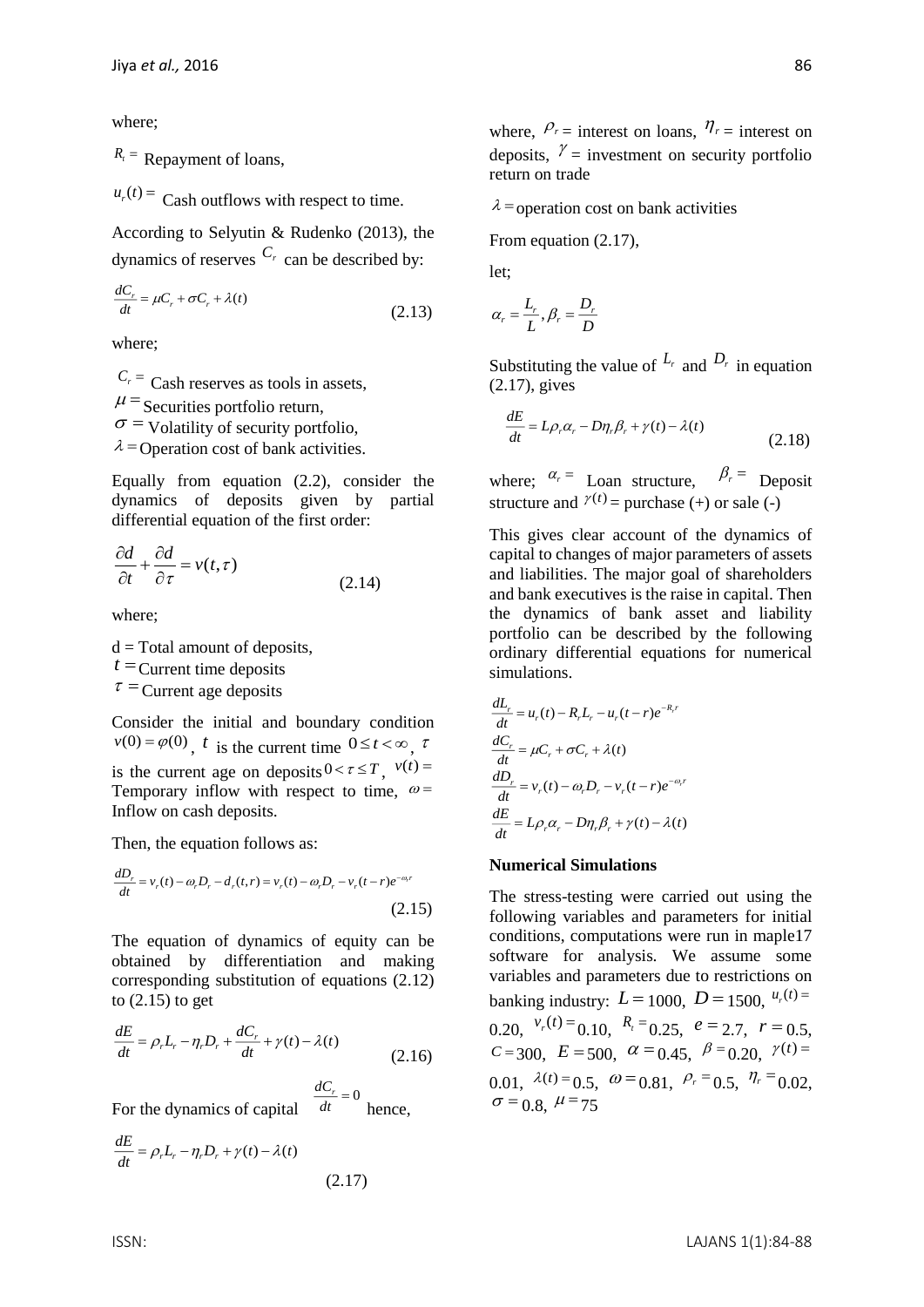#### **RESULTS**

The results of numerical simulations are presented on Figures 1-4 below.



Fig: 1. Dynamics of interest rate (loans portfolio) on repayment rate ( $R_t$ ) for  $R_0 = 5\%$ ,  $R_1 = 15\%, R_2 = 25\%$  over time.



**Fig: 2.** Dynamics of deposits against time with different rate of cash inflows over time with parameters as indicated.



**Fig: 3.** Cash reserve against time with different rate of average security portfolio return on investment with parameters as indicated.



**Fig: 4.** Dynamics of equity against time with different rates of purchase (+) or sale (-), loan and deposit structures with parameters as indicated.

#### **DISCUSSION**

The dynamics of asset and liability portfolio system on bank is described by only four equations for total loans issued and deposits on cash flows of interest rate, cash reserve and equity. The model is an internal activity of a bank. Fig.1, with  $R_t = 25\%$ , 15% and 5% shows that the bank expects low interest income